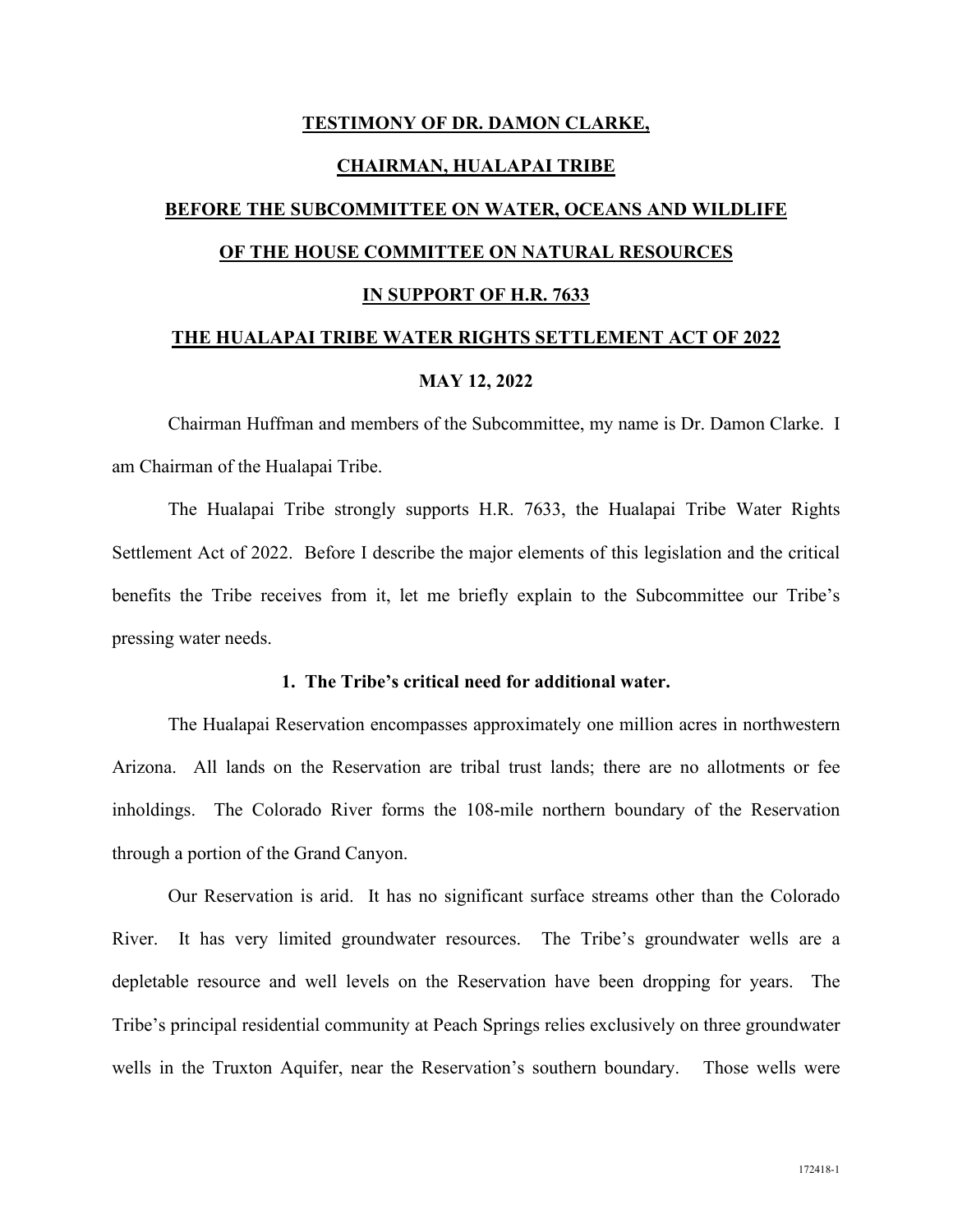installed in 1975, so the piping for the well system is 47 years old and has failed in the recent past, leaving our community without water for several days. One of the wells has also suffered episodes of dangerous E-coli and coliform contamination and we have not been able to locate the source of the contamination. When that well is out of service because of contamination, we are unable to supply sufficient water to the community, so we have to implement strict mandatory conservation measures. Because this groundwater is the only source of water for our residential needs on the Reservation, we are very vulnerable to any short-term interruptions in supply from these wells, and also to the long-term decline in the water levels in the Truxton Aquifer.

Our own water experts have studied the Truxton Aquifer and concluded that it can supply "approximately 30 to 40 years of the Tribe's long-term demand" and therefore is not "a permanent water supply solution" for the Tribe. In addition, the Truxton Aquifer extends off the Reservation and is vulnerable to depletion from off-Reservation pumping that is out of the Tribe's control. This groundwater clearly is not a secure long-term water supply that the Tribe can rely on for the future of our Reservation population.

The situation is even worse elsewhere on the Reservation. There is a small well on the east side of the Reservation that provides water to ranchers and wildlife in that area, but the water is not potable for human consumption. And there are two wells at West Water, which is on Buck-and-Doe Road, a dirt road that runs from Peach Springs to our tourist development at Grand Canyon West on the western rim of the Grand Canyon. The West Water wells, which are 35 miles from Grand Canyon West, previously provided all of the water for our activities there. But four years ago, the water table in those wells suddenly dropped because of the drought, and both wells failed.

2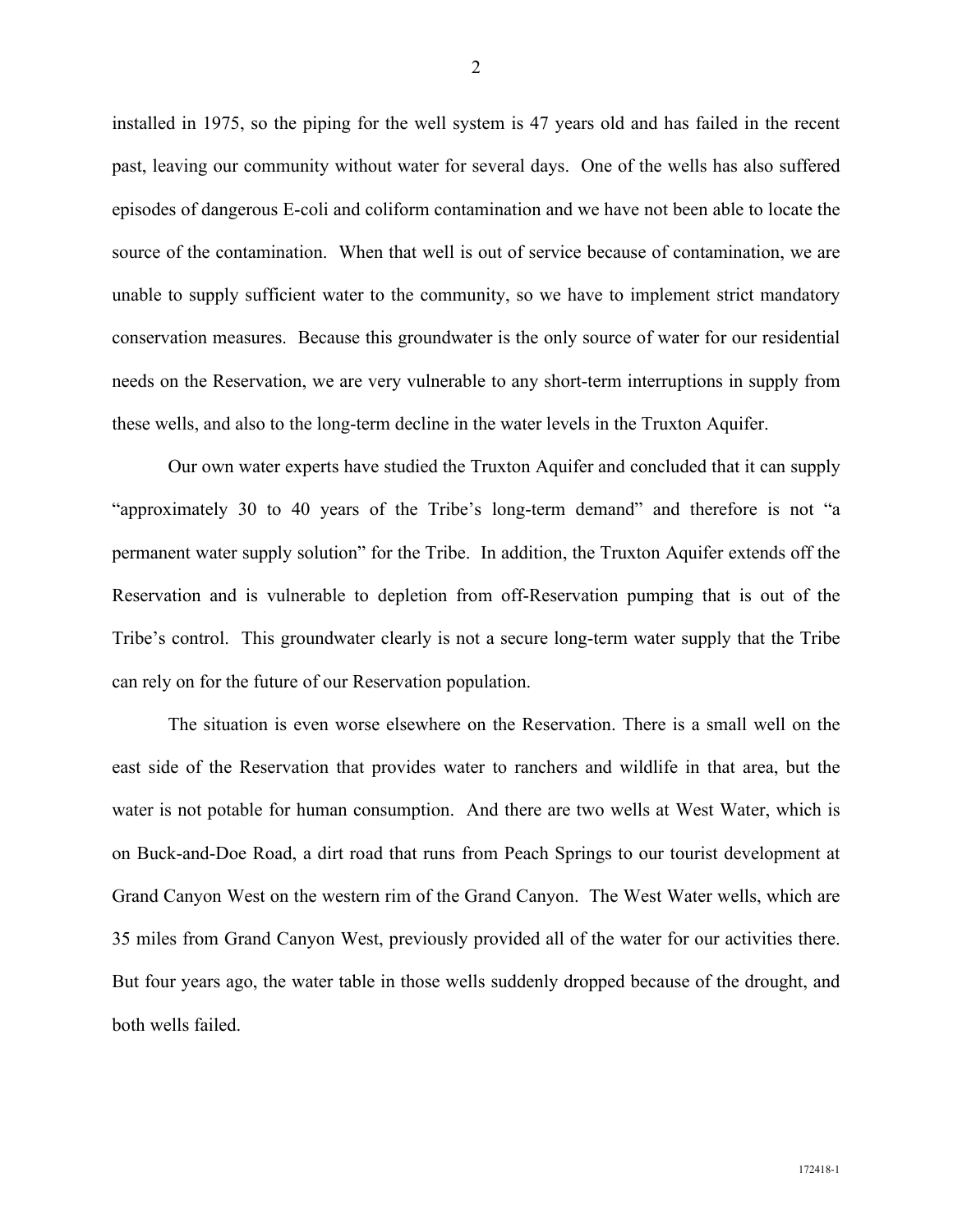This crisis continues today. For the past three years, the Tribe has been forced by lack of water to curtail some of our operations at Grand Canyon West, thus threatening the heart of our on-Reservation economy and the main source of employment for our members. We have attempted to locate other sources of water that we can use to supply Grand Canyon West. Although we did find some off-Reservation sources, Arizona law prohibited us from transporting this water across basins. As an emergency measure, we have resorted to pumping water from the Truxton Aquifer and hauling it by truck on Buck-and-Doe Road to the West Water site, where the water is then pumped for 35 miles out to Grand Canyon West. This patchwork system is insecure and very expensive, but it is the only way we can continue our remaining operations at Grand Canyon West. And this emergency has made the Tribe even more dependent on the Truxton Aquifer. It also has placed additional stress on that Aquifer because we are now forced to use it to supply both Peach Springs and, more distantly, Grand Canyon West. Let me quote our Director of Public Works about the current situation:

This places an even greater demand on the public water system serving the community of Peach Springs. Leaving the Tribe praying that the trucks don't break down, the pumps don't fail, the pipeline stays together and there are no more E-coli events.

I cannot emphasize strongly enough the importance of Grand Canyon West to the Hualapai Tribe. The Hualapai Reservation does not have the natural resources to permit commercial agriculture, timber or mineral development. But the Reservation's virtually unique location on the Grand Canyon gives the Tribe a strong basis to create a self-sustaining tourismbased economy. Grand Canyon West is the centerpiece of the Tribe's economy. Prior to the pandemic, the Grand Canyon Resort Corporation, a tribal corporation which operates Grand Canyon West and other tribal enterprises, along with the tribal government, employed more than 1,500 workers (more than 550 of whom were non-tribal members). At that point, the Hualapai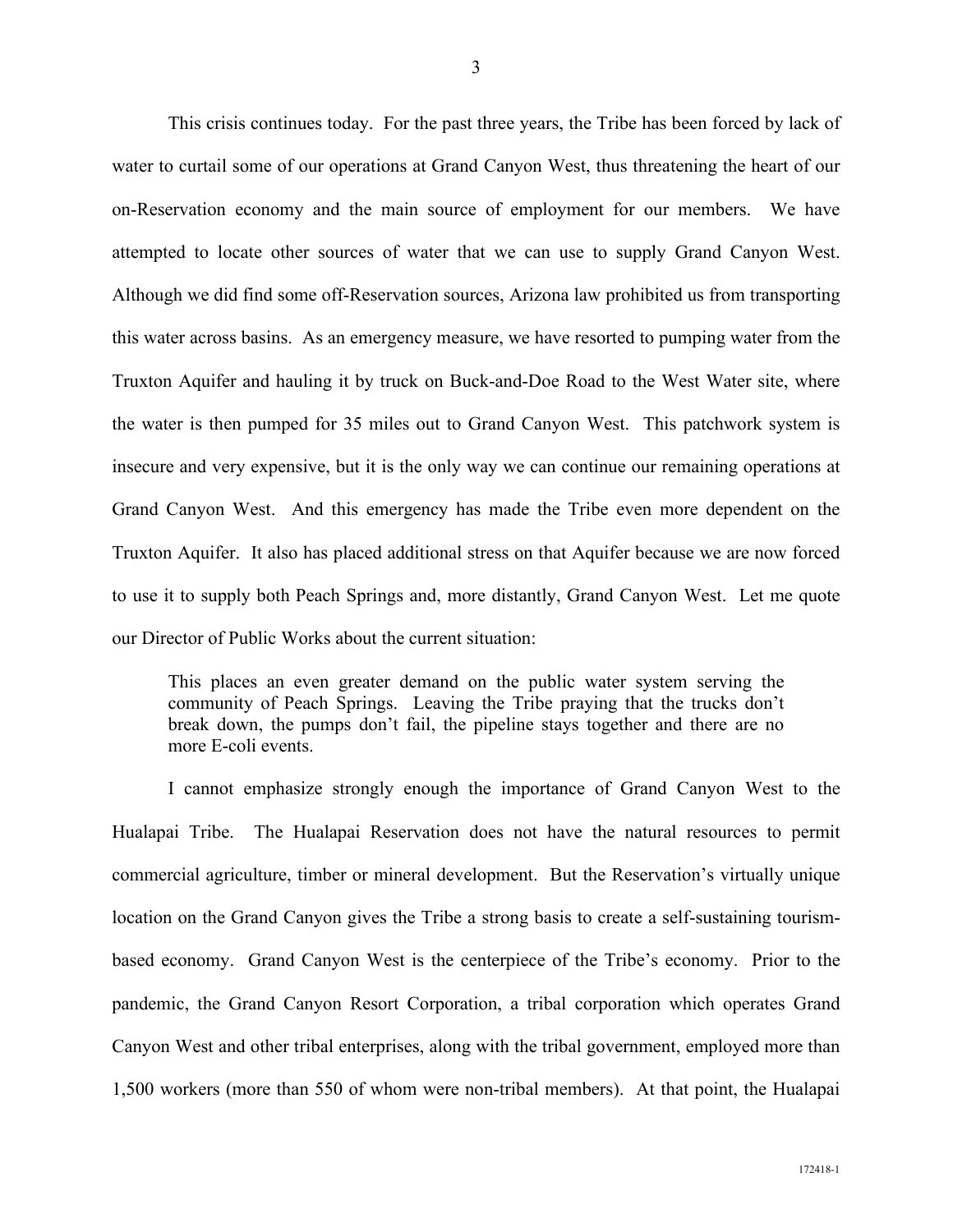Tribe was the second largest employer in Mohave Country, Arizona, and Grand Canyon West hosted over 1 million visitors a year. We believe that operations there will return to this capacity as pandemic restrictions continue to ease.

As successful as Grand Canyon West has been to date, there is an even greater unrealized potential to further develop Grand Canyon West—but we are unable to take advantage of this potential because of a critical lack of water. As I noted earlier, the groundwater wells nearest to Grand Canyon West, 35 miles away, have given out. With the Colorado River water that the Tribe will receive if this legislation is enacted, and with the funding to build the infrastructure to deliver that water to Grand Canyon West that will be authorized by this legislation, the Tribe will be able to take full advantage of the potential for further development of Grand Canyon West, and will be able to create additional jobs for both tribal members and non-Indians, as well as provide new revenues for our tribal government.

And there will also be significant benefits beyond this. In 2017, the Tribe commissioned Professor Joseph P. Kalt from the Harvard Project on American Indian Economic Development at the John F. Kennedy School of Government, to analyze the economic impact that implementation of our water rights settlement would have on the regional economy of northwestern Arizona and southern Nevada, as well as on the economy of the State of Arizona and the Nation as a whole. Professor Kalt's report, which was prepared prior to the impact of the recent pandemic, states that the economic development of Grand Canyon West that would be triggered by the water and infrastructure authorized by this settlement would support an average of more than 6,500 jobs per year in Arizona, and close to 1,000 jobs per year in southern Nevada. For the Nation as a whole, the project would support an average of more than 10,000 jobs per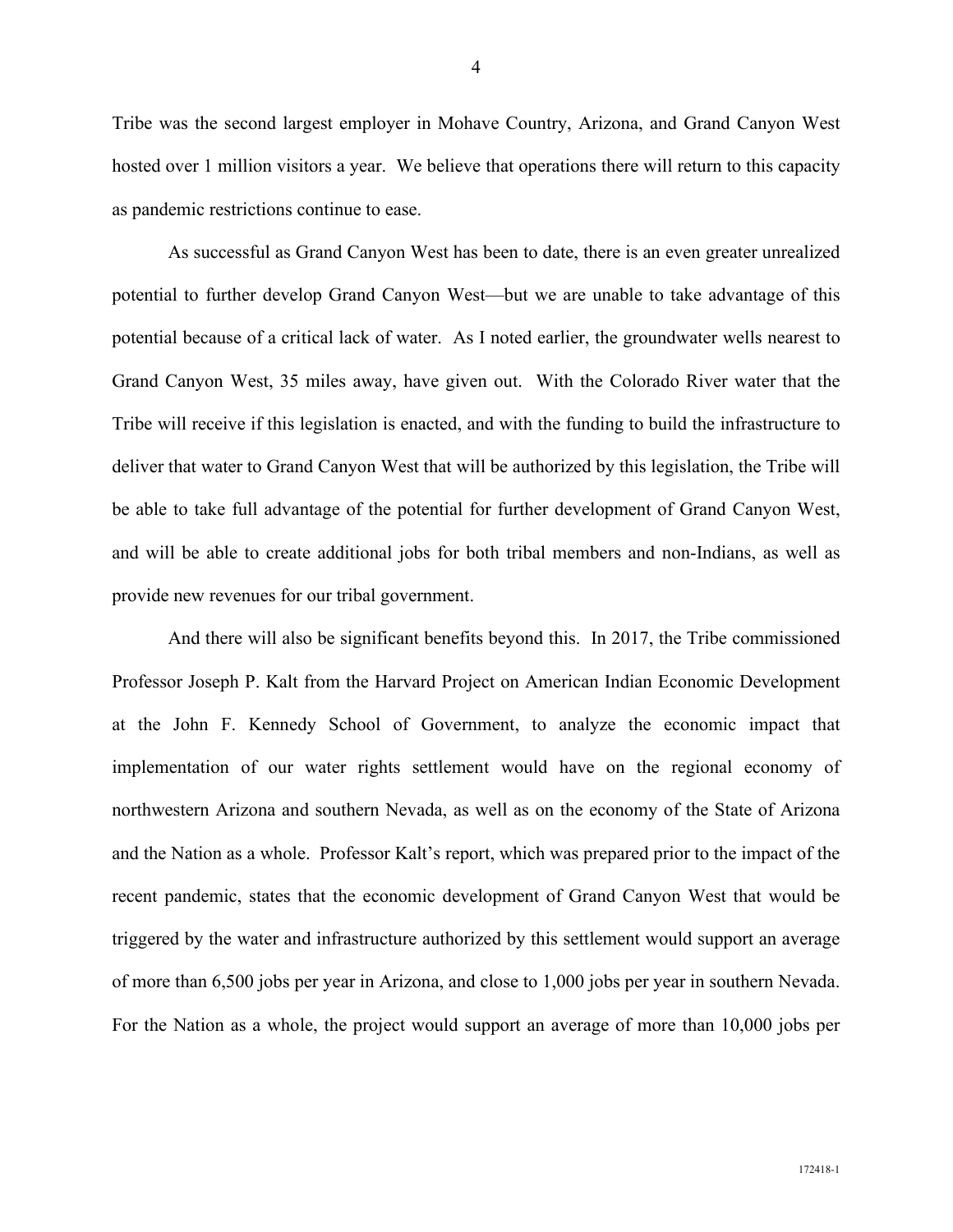year, nearly \$1.5 billion in federal tax revenues (in 2017 dollars), and a present value (in 2017 dollars) of more than \$9.3 billion in gross domestic product (GDP) for the United States.

The use and delivery of water for this kind of economic development is well within the parameters of past Indian water rights settlements. Most Indian water rights settlements in this century have provided federal funding for infrastructure development to support commercial as well as residential uses of water. There is, for example, ample recent precedent for federallyfunded irrigation projects to deliver water to Indian reservations for purposes of commercial agricultural, where agriculture is the basis of a tribe's economy. And in other recent settlements, federally-funded projects have delivered water to support other kinds of economic development—including hydropower and other energy development, and a retail travel center. Therefore, the infrastructure development to support the Hualapai Tribe's tourism-based economy that is authorized by H.R. 7633 is completely consistent with past Indian water rights settlements approved by Congress.

Providing Colorado River water for the Tribe to use at Grand Canyon West would also alleviate another substantial burden on our members. Grand Canyon West is located a two-hour drive on a dirt road from Peach Springs, where virtually all tribal members now live. Thus, tribal members who are employed at Grand Canyon West have daily four-hour round-trip commutes to their jobs, and even longer in inclement weather. Currently, it is impossible to locate a residential community at Grand Canyon West because of the total lack of water there. This situation imposes an unsustainable burden on tribal members who live in Peach Springs and work at Grand Canyon West, and on their families. The Tribe urgently needs Colorado River water delivered to the Reservation in order to allow the Tribe to develop a residential community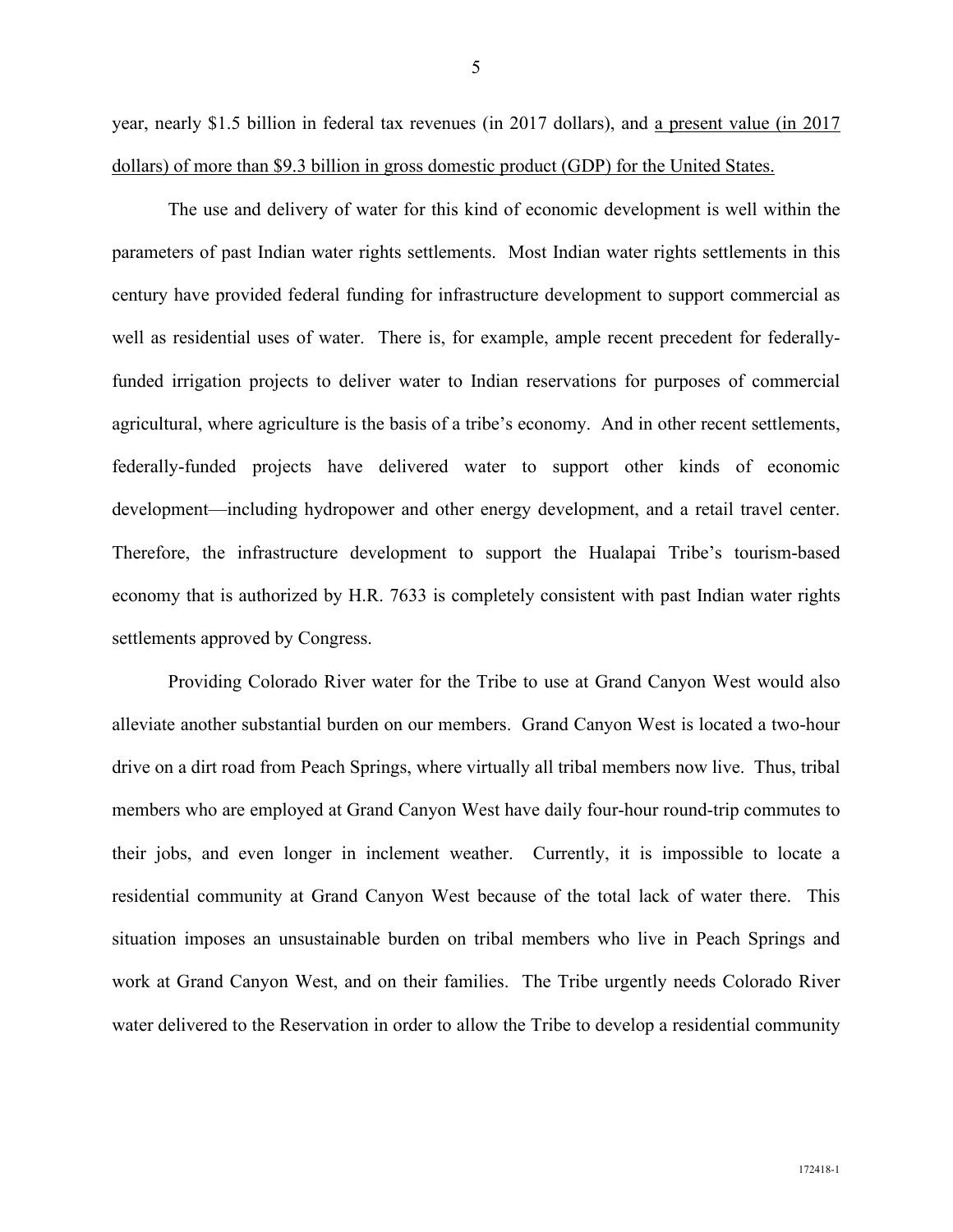at Grand Canyon West so the tribal members who are employed there can reside closer to their jobs.

The Colorado River is the only feasible water supply for satisfying the long-term future needs of our population living in Peach Springs and on the rest of our Reservation. Our Tribe needs delivery of Colorado River water both to provide a permanent and secure water supply for the domestic and residential needs of our present and future population, and also to fully realize the opportunities for economic development that we have at Grand Canyon West.

#### **2. History of Settlement Negotiations.**

Over a five-year period beginning in early in 2011 and ending in 2016, the Hualapai Tribe, in two phases, negotiated a settlement of all of the Tribe's federally reserved water rights with the State of Arizona and major private entities in Arizona. The United States actively participated in these settlement negotiations through a Federal Negotiating Team consisting of representatives from affected Interior Department agencies and from the Department of Justice. In Phase 1, the parties successfully resolved a portion of the Tribe's water rights—those in the Bill Williams River watershed, where the Tribe has a small parcel of Reservation land and tribal members have some allotted trust land. That phase 1 settlement was ratified by the Bill Williams River Water Rights Settlement Act of 2014, Pub. L. 113-223, 128 Stat. 2096 (Dec. 16, 2014).

In 2016, the Tribe and the State parties reached an agreement on Phase 2, but the Federal agencies were unprepared to support it. Since then, the Tribe and the State parties have worked diligently to reach agreement with the Federal Negotiating Team, and we are very pleased that we have done so this year. The legislation now before the Committee, H.R. 7633, will resolve all of the Tribe's remaining water rights claims on a comprehensive basis. The legislation is strongly supported by the Tribe, by the State of Arizona and by the private entities which are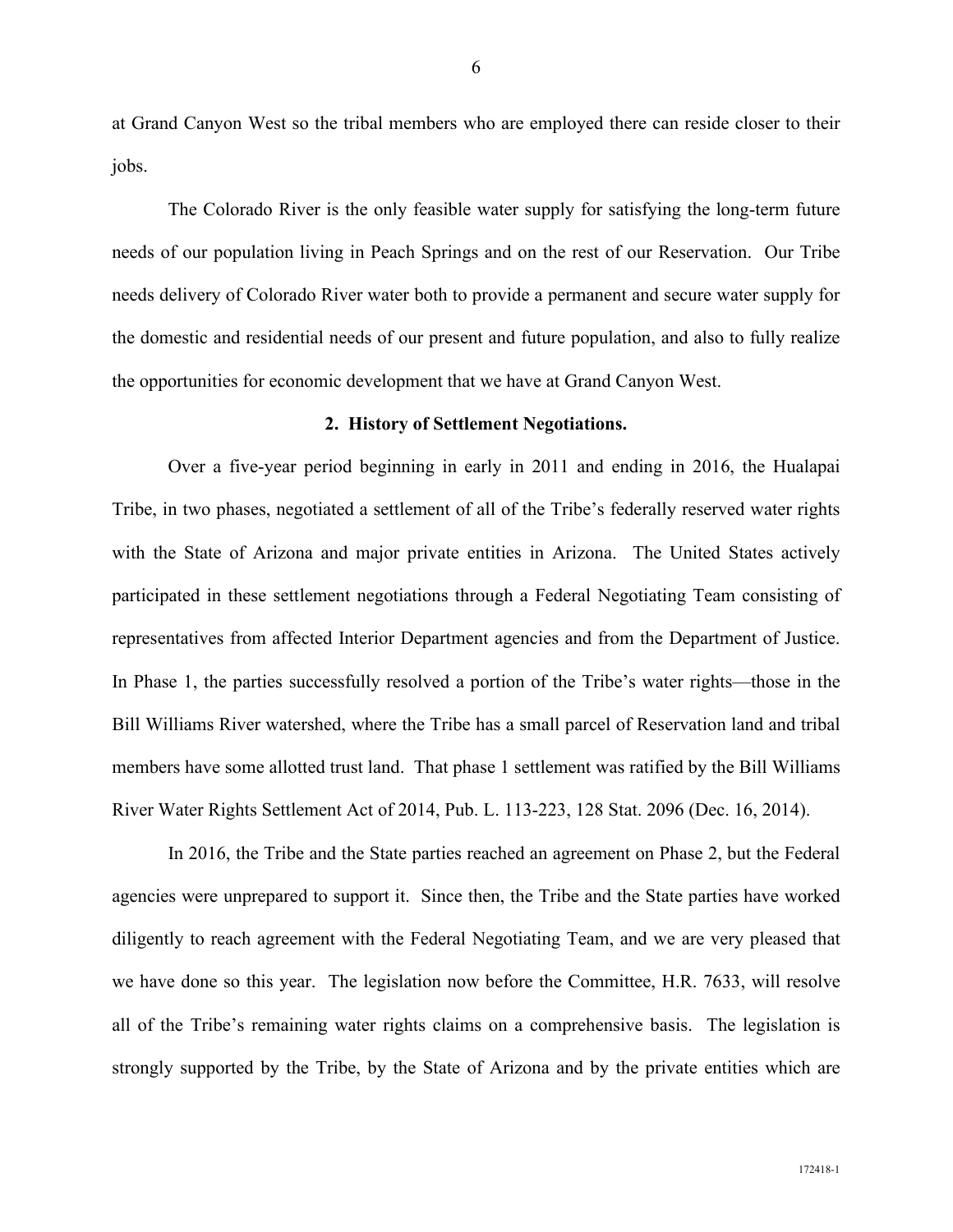parties to the settlement—the Salt River Project, the Central Arizona Water Conservation District and Freeport Minerals Corporation—all of which have signed the settlement agreement. It is also supported by Mohave County, the local jurisdiction in which most of the Reservation is located. And now for the first time, this legislation also has the support of the Departments of the Interior and Justice.

This negotiation to resolve the Hualapai Tribe's water rights, which has now taken us 11 years to complete, has been a very long road for the Tribe. Versions of this legislation to ratify our water rights settlement were introduced in the House or Senate, or both, in the 114th Congress, the 115th Congress and the 116th Congress. This Subcommittee held a hearing on the bill introduced in the last Congress, and the Senate Indian Affairs Committee conducted two hearings on the settlement bills in earlier Congresses.

However, we never before had the full support of the Interior Department and the Justice Department for these earlier bills. We are very pleased that the comprehensive settlement of our water rights—and H.R. 7633 which ratifies that settlement—now has the full support not only of all State parties, but also of the Federal parties as well.

#### **3. Elements of the Settlement.**

Let me now summarize the principal elements of the comprehensive water rights settlement ratified by H.R. 7633, and also point out two important differences in the legislation from the earlier versions of the bill:

The Act comprehensively settles of all of the Hualapai Tribe's federally reserved water right claims for its Reservation and trust lands, including the Tribe's right to water from the Colorado River.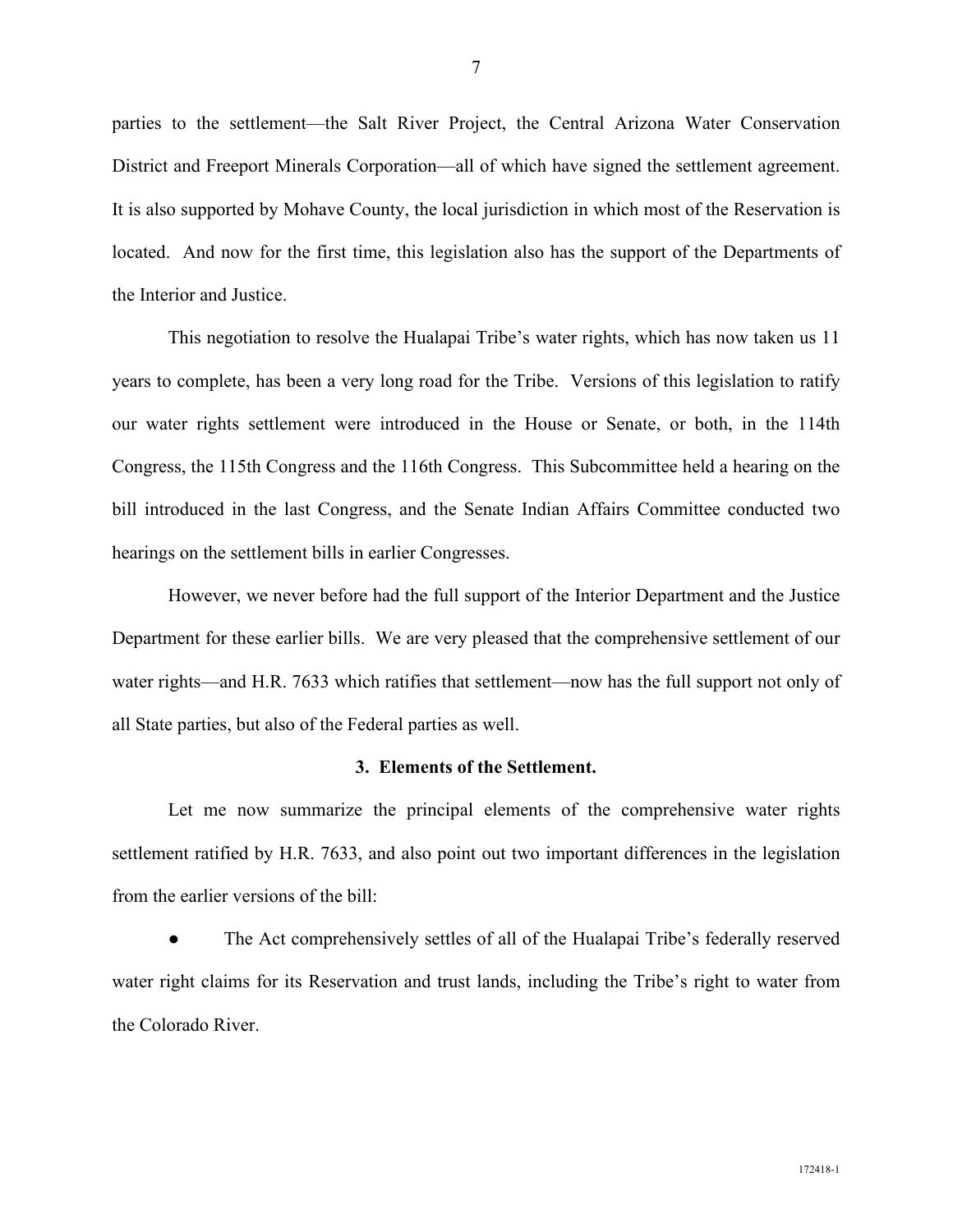The Settlement Act recognizes the Tribe's exclusive rights to all groundwater and surface water on the Reservation and its other trust lands. The Act protects the Tribe's on-Reservation groundwater by preserving the rights of the Tribe and the United States to object to off-Reservation pumping in certain specifically defined circumstances that could impair the on-Reservation groundwater resource. This is an important change from earlier versions of the legislation which provided that the Tribe and the United States would entirely waive their rights to object to off-Reservation pumping. This legislation therefore strengthens the protections for the Tribe's groundwater, which is a particularly significant and positive change for the Tribe with regard to the Truxton Aquifer.

The Tribe receives an allocation of 4,000 acre-feet a year of Central Arizona Project (CAP) water from the Colorado River. Of this amount, 1,115 acre-feet a year will be "firmed" (half by the United States and half by the State) until 2108 to protect against future shortages in the availability of Colorado River water in Arizona. The Act also provides that the Tribe itself can "firm" additional portions of the Central Arizona Project water allocated to the Tribe in any year the water is available and is not needed for delivery to the Reservation.

The legislation authorizes the appropriation of \$180 million for a trust fund for the Tribe to use to construct an infrastructure project to deliver up to 3,414 acre-feet a year of water from the Colorado River to the Reservation. The project, as currently planned by the Tribe, will divert water from the Colorado River on the Reservation at Diamond Creek and then deliver it through a 70-mile pipeline to both Peach Springs and Grand Canyon West. This system will replace the Tribe's reliance on the existing groundwater wells in the Truxton Aquifer (except when those wells are needed as an emergency backup). The legislation also authorizes

8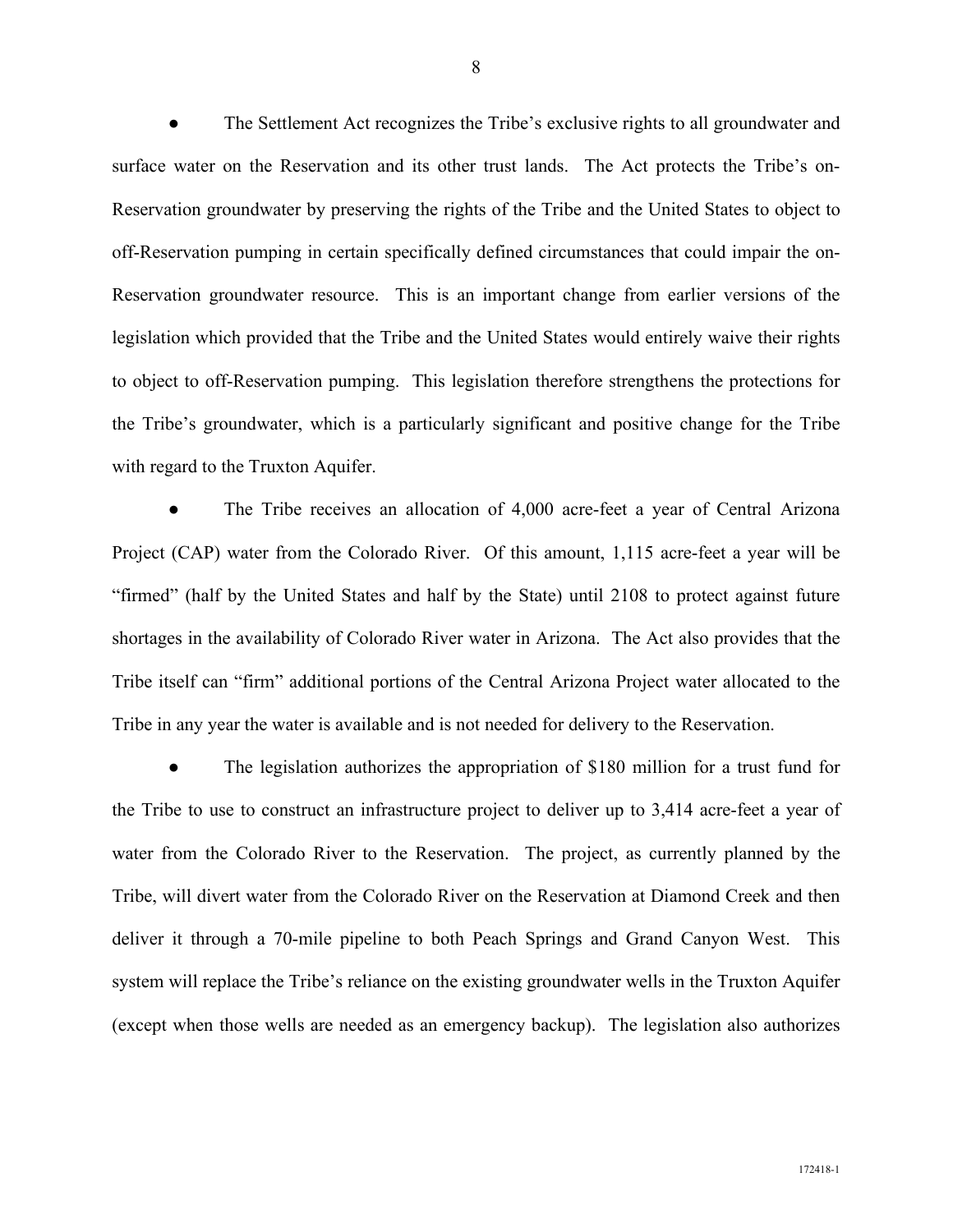the appropriation of \$5 million for the U.S. Geological Service to use to monitor groundwater levels in the Truxton Aquifer.

I want to point out that the provisions in this legislation relating to the infrastructure project also differ from earlier versions of this bill. Previous legislation would have ratified a "project-based" settlement, and authorized funding for an infrastructure project to be constructed by the Bureau of Reclamation. H.R. 7633 instead will ratify a "funds-based" settlement, and authorizes an agreed-upon amount of funding to be provided to a trust fund for the Tribe to use to construct the infrastructure project. This change in approach was made at the request of the Interior Department, and is supported by the Tribe.

Finally, certain lands owned by the Hualapai Tribe in the Bill Williams Basin are designated by the legislation to be brought into trust status, and certain other lands currently held in trust for the Tribe near the Hualapai Reservation will be made part of the Reservation.

#### \*\*\*

I also want to take a moment to support two other bills before the Subcommittee: the Tribal Access to Clean Water Act, H.R. 7632 and the WaterSMART Access for Tribes Act, H.R. 6238. The difficult experience of the Hualapai Tribe regarding the lack clean drinking water is not unique in Indian country. The Tribal Access to Clean Water Act would permit IHS to fund water supplies to essential community facilities throughout Indian country, including to schools, hospitals and community services. In addition, it would provide necessary operation and maintenance funding for this critical infrastructure. The WaterSMART bill would allow tribes to participate fully in BOR water conservation grant programs, without the requirement that the tribe bear the burden of the cost of conserving the most precious of trust resources, our water.